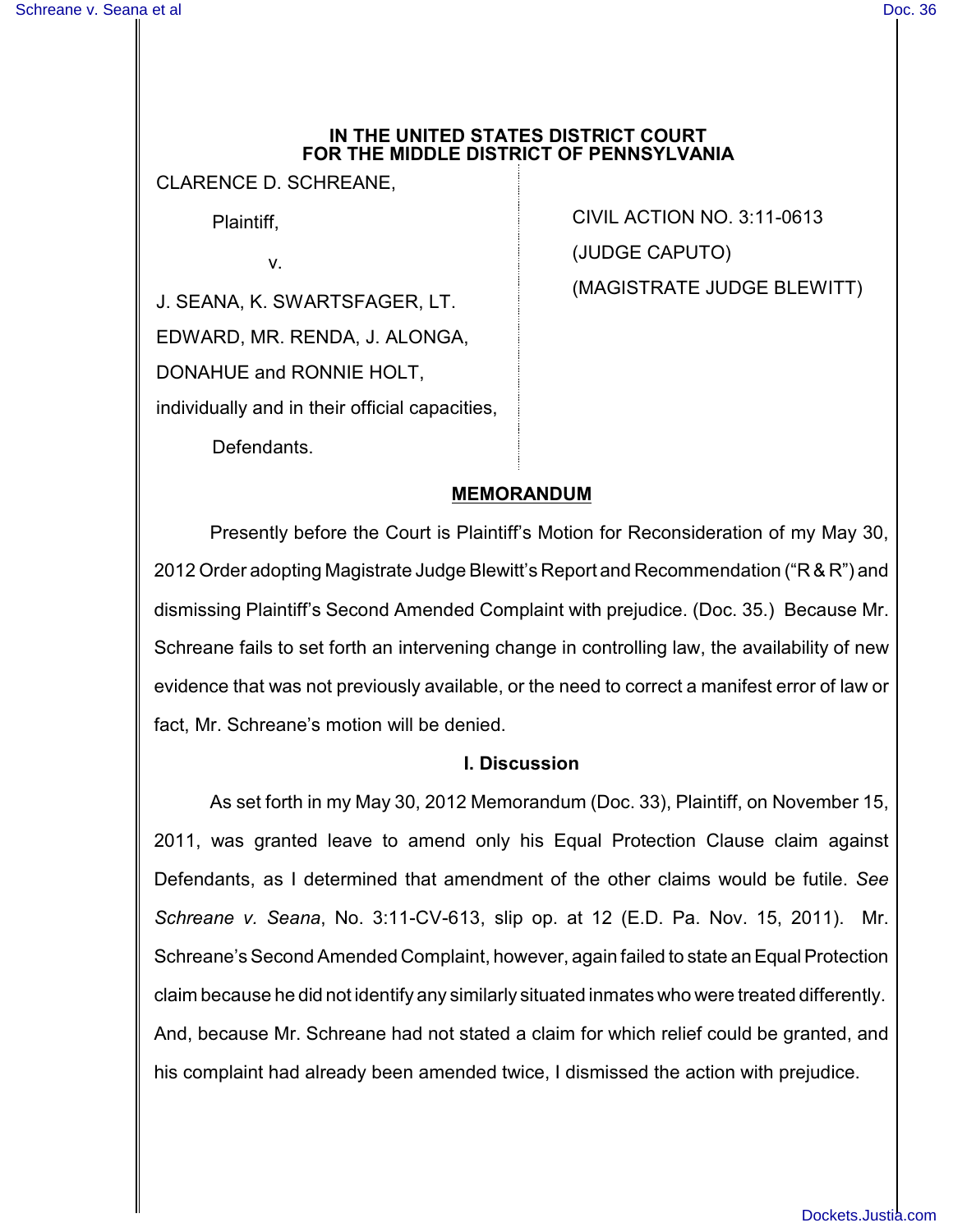Now, Mr. Schreane seeks reconsideration of my May 30, 2012 Order. A motion for reconsideration is governed by Rule 59(e) of the Federal Rules of Civil Procedure, which allows a party to move to alter or amend a judgment within twenty-eight (28) days of entry. Fed. R. Civ. P. 59(e). "The purpose of a motion for reconsideration is to correct manifest errors of law or fact or to present newly discovered evidence." *Harsco Corp. v. Zlotnicki*, 779 F.2d 906, 909 (3d Cir.1985) (citation omitted). A judgment may be altered or amended if the party seeking reconsideration establishes at least one of the following grounds: "(1) an intervening change in controlling law; (2) the availability of new evidence that was not available when the court granted the motion; or (3) the need to correct a clear error of law or fact or to prevent manifest injustice." *Max's Seafood Café, by Lou Ann, Inc., v. Quinteros*, 176 F.3d 669, 677 (3d Cir.1999). "A motion for reconsideration is not to be used as a means to reargue matters already argued and disposed of or as an attempt to relitigate a point of disagreement between the Court and the litigant." *Ogden v. Keystone Residence*, 226 F. Supp. 2d 588, 606 (M.D. Pa. 2002). "[R]econsideration motions may not be used to raise new arguments or present evidence that could have been raised prior to the entry of judgment." *Hill v. Tammac Corp.*, No. 05 1148, 2006 WL 529044, at \*2 (M.D. Pa. Mar. 3, 2006). Lastly, the reconsideration of a judgment is an extraordinary remedy, and such motions should be granted sparingly. *D'Angio v. Borough of Nescopeck*, 56 F. Supp. 2d 502, 504 (M.D. Pa.1999).

Here, Mr. Schreane has not argued that an intervening change in controlling law has occurred warranting reconsideration. Nor has Mr. Schreane set forth new evidence that was not available when I adopted Magistrate Judge Blewitt's Report and Recommendation. And, Mr. Schreane has not established that I committed a clear error of law or fact in dismissing his Second Amended Complaint with prejudice because he failed to identify any similarly situated individuals who were treated differently. Thus, Mr. Schreane failed to